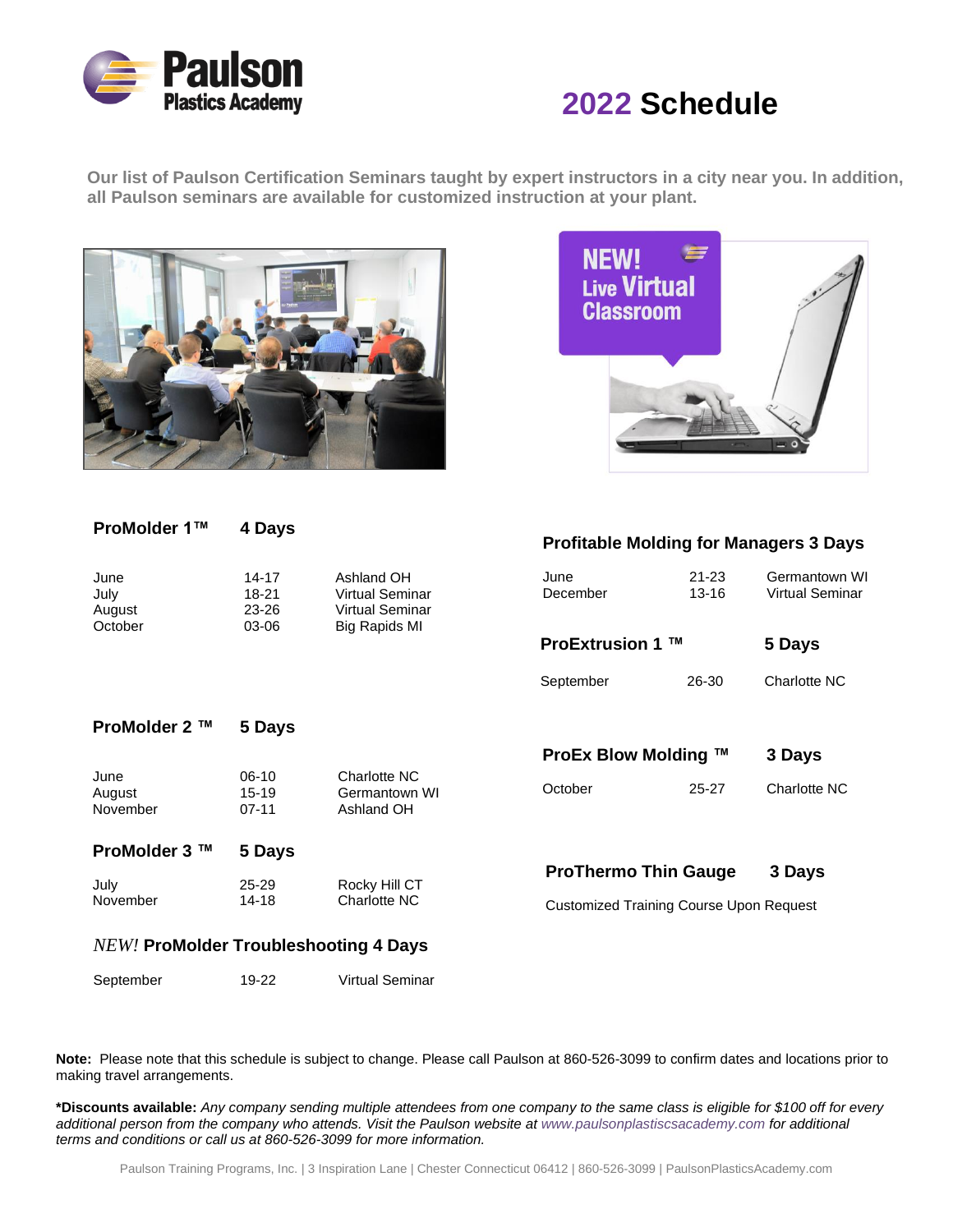**Paulson Certification Details:** *Paulson Training Programs has an excellent reputation for developing* highly qualified injection molding personnel who are sought after by the industry. To maintain this quality, we test each student at the end of the course with a written exam. Grades above 85% will earn a Gold Certificate of Achievement; 75% - 85% a Silver Certificate of Achievement; all others earn a Certificate of Completion.

**ProMolder 1:** A 4-day classroom course includes a machine demonstration reviewing basic machine operations on either an Injection Molding Machine or Paulson's powerful injection molding machine SimTech™.

This Course is for: Technicians, Setup, Quality Personnel, and anyone with a need to improve their skill and understanding of injection molding.

**Attendance Pre-requisites:** None. There will be a short pre-assessment quiz before the class begins.

Course Summary: ProMolder 1 is an ideal class for anyone who wishes to understand the fundamental principles of injection molding or wants a scientific background on the molding process. There are no prerequisites for this class, and it will cover the following topics with a written test at the end for certification.

- Molding Economics
- What are Plastics?
- The Molding Machine
- Molding from the Plastic's Point of View
- Mold Fundamentals
- **Machine Operating Controls**
- Molded Part Defects Causes & Solutions
- Injection Molding Simulation with SimTech

## **Cost to attend: \$1,695\* USD**

**ProMolder 2:** A 5-day classroom and hands-on injection molding technology course

**This course is for:** Technicians, Setup Personnel, Lead Persons, Foremen, Process Engineers, and others who are, or will become, key production personnel in the future. *This course is designed for production personnel who:*

- 1. Need to understand the relationship of the molding machine controls to the plastic conditions in the mold and the resultant molded part properties.
- 2. Will benefit from practice in setting machine controls, observing the results, and solving molded part problems.

**Attendance Pre-Requisites**: A prerequisite to take this course is satisfactory completion of the *ProMolder 1 course or* passing grade of 80% or better of the pre-assessment test, *ProMolder 1 Proficiency Exam* provided by Paulson.

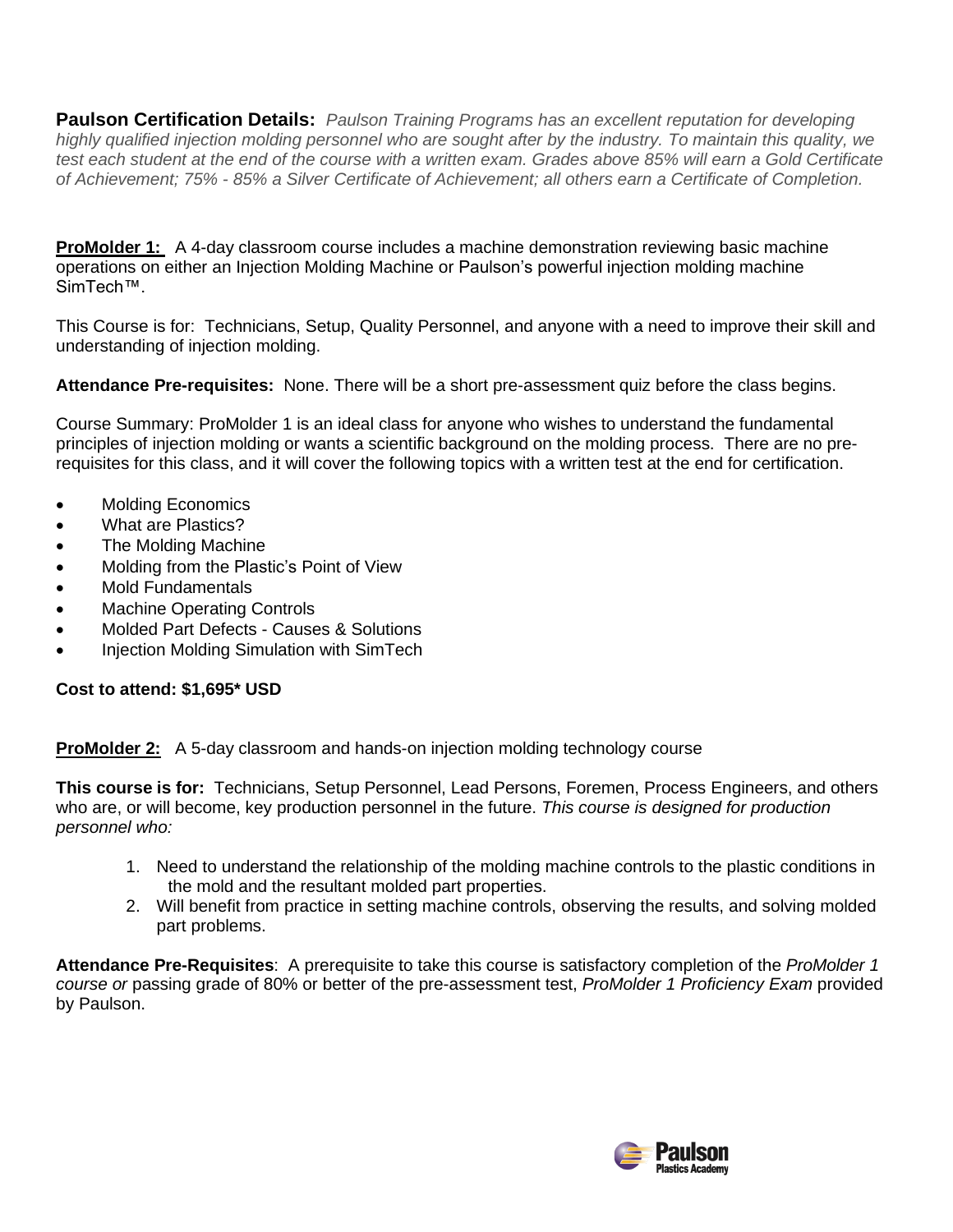**Course Summary:** ProMolder 2 is a two-part course. The first part explains the plastic properties and behavior that affects part quality, the scientific basis, and the technology of molding. This is followed by a detailed analysis of common molded part defects, their causes, and solutions (attendees may bring molded part examples their plants for analysis). The second part is hands-on molding practice using both the Paulson injection molding simulator\* to provide each student hands-on practice in setting and observing the effects of each machine control on the plastic and the molded parts and problem-solving. This is followed by a molding laboratory on an actual machine to demonstrate some of the information previously taught and shown.

**Class size –** Limited to 16 **Tuition: \$2,295\* USD**

**ProMolder 3:** An intensive 5-day hands-on injection molding technology course that includes time with Paulson's innovative injection molding simulator SimTech ™. This is Paulson's most advanced scientific injection molding course.

**This course is for:** Technicians, Setup Personnel, Lead Persons, Foremen, Process Engineers, and others who are, or will become, key production personnel in the future. *This course is designed for production personnel who:*

- 1. Need to understand the relationship of the molding machine controls to the plastic conditions in the mold and the resultant molded part properties.
- 2. Will benefit from practice in setting machine controls, observing the results, and solving molded part problems.

**Attendance Pre-Requisites**: A prerequisite to take this course is satisfactory completion of the *ProMolder 1&2 courses*.

**Course Summary:** ProMolder 3 is a rigorous week-long course incorporating 80% of the time spent on machines and utilizing Paulson's injection molding simulator SimTech ™. Topics covered include detailed explanations of plastic properties and behavior that affects part quality, the scientific basis and the technology of molding. This is followed by a detailed analysis of cycle optimization and advanced problem solving including in-depth discussions on common molded part defects, their causes and solutions (attendees may bring molded part examples from their plants for analysis).The majority of the class will be spent practicing classroom concepts on actual injection molding machines plus practice using SimTech ™ in setting and observing the effects of each machine control on the plastic and the molded parts and problem-solving.

**Class size –** Limited to 16 **Tuition: \$3,095\* USD**

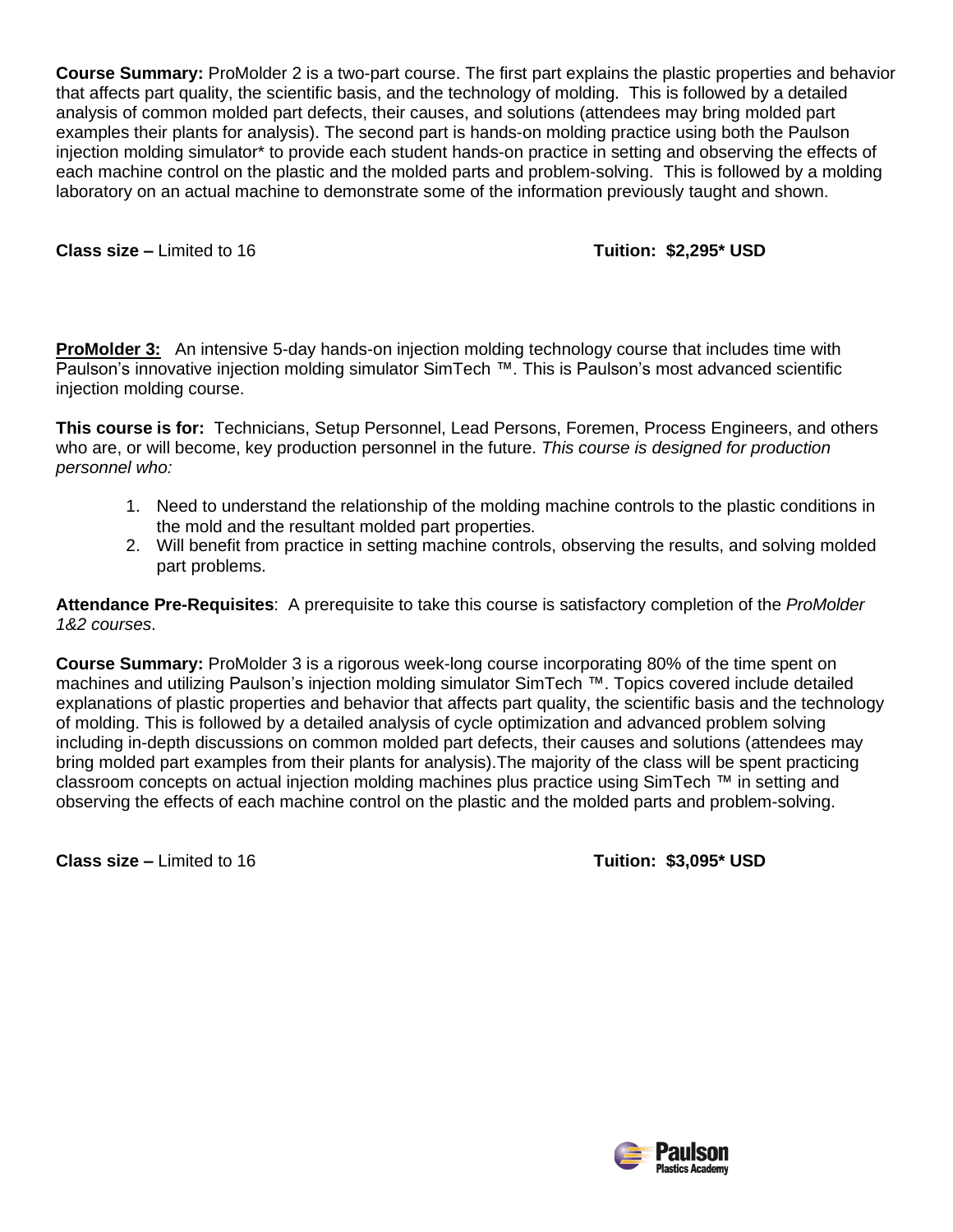**Profitable Molding for Managers:** A 3-day seminar teaching the business of Profitable Molding for Managers

**This course is for:** Mid-level managers such as Molding Managers, Production Managers, Supervisors, and anyone else with production and quality responsibilities.

**Course Summary:** The primary focus is on identifying, monitoring, and controlling the cost drivers of an injection molding plant. Cost drivers are those items which dictate how much profit is made. Managers of molding plants are swamped daily with a myriad of issues, many of the "immediate" variety. Those daily fires can obscure the important metrics by which success will be measured and achieved. A sampling of the important topics to be covered are:

- What cost drivers should I be monitoring?
	- o Effective throughput
		- What does it mean?
		- How is it monitored?
		- What reports have the most meaning to the company's success?
		- Production data collection tools
	- o Material conservation
	- o Labor Content & Team Building
	- o Material content
	- o Machine and mold maintenance
	- o Establishing machine rates
	- o Quoting plastic parts
	- o Daily report summary
	- o Earnings estimator
	- o Basic Lean Manufacturing for a "Job Shop Environment"

## **Cost to attend: \$2,995\* USD**

**NEW!!**! **ProMolder Troubleshooting:** A 4-day virtual, live-streaming class, complete with hands-on SimTech Injection Molding Simulation Lab Lessons.

**Attendance Pre-Requisites**: A prerequisite to take this course is satisfactory completion of the *ProMolder 1 course or* passing grade of 80% or better of the pre-assessment test, *ProMolder 1 Proficiency Exam* provided by Paulson.

**Course Summary:** Paulson's brand-new virtual seminar is designed to train production personnel to recognize and analyze injection molded part problems and defects from a scientific molding point of view.

Paulson's instructors will teach injection molders, mold designers, and part designers how to identify and correct 11 of the most common and costly molded part problems: Voids, Sink Marks, Short Shots, Flash, Weld (Knit) Lines, Splay (Silver Streaks), Jetting, Burn Marks, Warp, Cracks and Part Breakage, and Controlling Molded Part Dimensions. Part defects are described and analyzed to show how each develops, including an explanation for the cause and affect method of problem analysis – a very valuable technique for analyzing and solving all types of production and management problems.

In addition, each participant will be engaged to solve specific part problems in a hands-on, interactive lab lesson using Paulson's powerful injection molding machine simulation tool SimTech. This virtual, four-day seminar will give you the critical skills necessary to solve and troubleshoot any plastic part problem.

**Cost to attend: \$1,695\* USD**

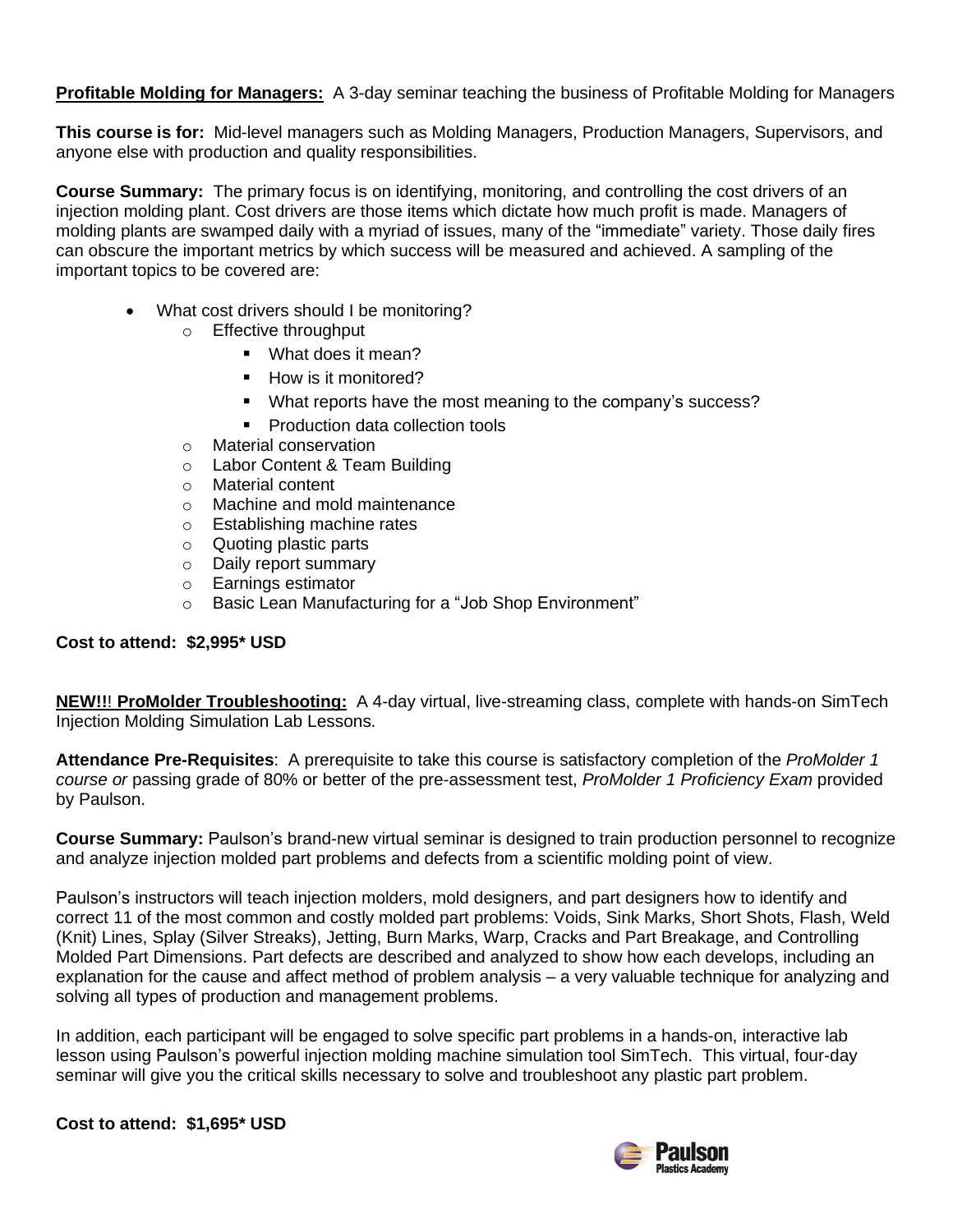# **ProEx 1**

There is something in this 5-day seminar for every level of experience. Whether you are an extrusion operator or an extrusion engineer, novice, or seasoned veteran, you will gain practical application and understanding with the principles taught in this seminar.

**Course Summary:** ProEx 1 is an ideal class for anyone who wishes to understand the fundamental principles of extrusion or wants a scientific background on the extrusion process. There are no pre-requisites for this class, and it will cover the following topics with a written test at the end for certification. Grades above 85% will earn a Gold Certificate of Achievement; 75% - 85% a Silver Certificate of Achievement; 70% -74% a Certificate of Achievement; all others a Certificate of Completion.

- The Single Screw Extruder: Parts and Operation
- The Structure of Plastic Raw **Materials**
- The Characteristics of Plastics for Extrusion
- Effects of Pressure, Temperature, and Flow
- Optimizing Extruder Controls
- Safety, Pre-Start, and Start-up Procedures
- Steady-State Operation, Shutdown, and Maintenance **Procedures**
- Single Screw Extruder **Troubleshooting**
- Plant Management Topics
- Sheet Extrusion Line **Coextrusion**
- Roll Stack Operation

# **Cost to Attend: \$1,995\* USD**

## **ProEx Blow Molding**

*ProEx 1 Blow Molding* is a 3-day seminar for anyone who needs to understand blow molding technology. The course teaches the fundamentals of extrusion blow molding, including all of the knowledge that personnel must understand in order to make informed decisions on the production floor, and delivers advanced concepts using a scientific blow molding methodology. *ProEx Blow Molding* offers Certification on Day 3. Three levels of Certification are awarded based on final scores – Gold level, Silver level and a Certificate of Achievement. Paulson Certification is the recognized standard in the plastics industry.

The main topics covered during this intensive 3-day seminar include:

- The Blow Molding Process and Equipment
- Plastic Behavior
- Extrusion Blow Molding Operating Controls
- Operating Procedures Start-Up, Operation & Shutdown
- Part Quality and Problem Solving
- Parison Programming

Each day there is time set aside for team discussion, problem solving, and one-on-one with the instructor.

## **Cost to Attend: \$1,595\* USD**